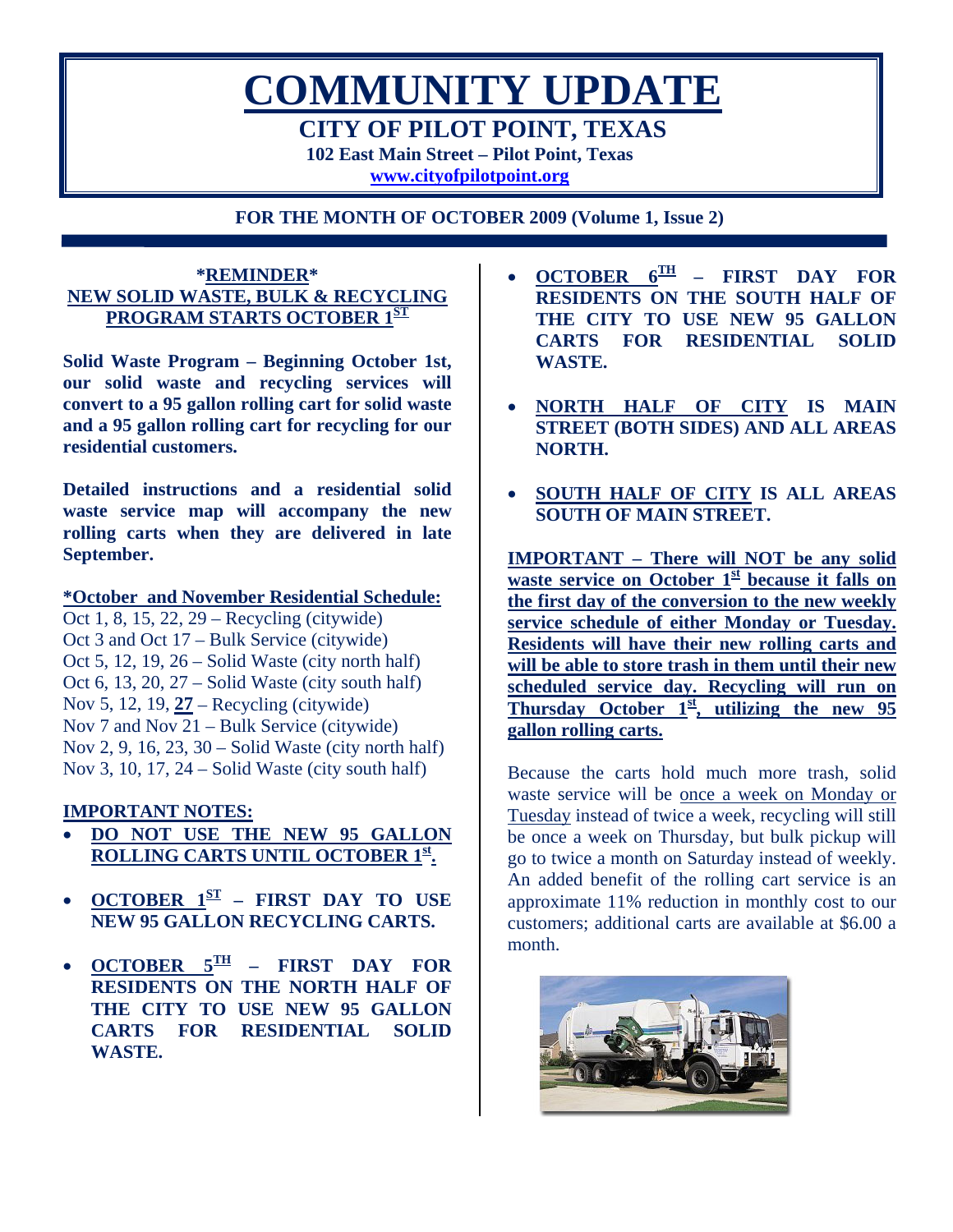- **EFFECTIVE OCTOBER**  $1^{\underline{\text{st}}}$ ; the solid waste and recycling service will convert to city furnished 95 gallon rolling carts which will be delivered to every residential household in late September.
- **SOLID WASTE;** On Monday each week, the northern half of the city will receive rolling cart service for solid waste, the southern half will receive service on Tuesday (a detailed map will accompany the rolling carts when they are delivered in late September). If a holiday falls on a scheduled service day, service will be automatically rolled to the next calendar day; Monday will roll to Tuesday service, Tuesday service will roll to Wednesday of the same week.
- **RECYCLING;** all residents will receive recycling rolling cart service on Thursday of each week.
- **BULK SERVICE;** beginning in October, normal bulk service will be on the  $1<sup>st</sup>$  and  $3<sup>rd</sup>$ Saturday of each month. Customers are still requested to contact the service provider for large service requests – numbers will be provided with the cart delivery in mid September.
- **IESI CUSTOMER SERVICE: 903-564-9252**

#### **Important rolling carts rules**

1) Carts may NOT be set in a roadway;

2) After Service, the carts must be stored/moved to a location that is behind the front of your home or apartment – within 24 hours of service;

3) You are still encouraged to continue bagging your solid waste and placing them in the new carts to reduce your need to clean out the carts at a later date; and finally,

4) The rolling carts are assigned to a residential location, you are not allowed to take them if leave.

Waste Management will be picking up the old recycling bins on Thursday, September  $24<sup>th</sup>$  when they make their last recycling run through Pilot Point, so please set their old bins out by the street on Thursday the  $24<sup>th</sup>$  even if you do not have recycled material. If you miss their bin pickup on Thursday the  $24<sup>th</sup>$ , you may deliver the empty Waste Management recycling bins to City Hall.

## **VOTE ON HOME RULE CHARTER SET FOR NOVEMBER 3RD, 2009**

In March of this year, the city council appointed a local City Charter Commission to begin development of a Home Rule Charter for the City of Pilot Point. The Commission was responsible for drafting a home rule charter document for submittal to the voters of Pilot Point for approval consideration.

During a Special Council meeting on August  $31<sup>st</sup>$ , the Charter Commission presented a draft version of a Proposed Home Rule Charter to the City Council and as a result of that presentation, and as prescribed by state law, the City Council voted to call for a Special Election on the Charter on November  $3<sup>rd</sup>$ , 2009.

The Home Rule Charter ballot shall read:

"The City of Pilot Point shall adopt the proposed Home Rule Charter." For  $\qquad$ Against \_\_\_

**Early Election Dates and Times:** 

 October 19 - 23 Mon. - Fri. 8am - 5pm October 26 - 28 Mon. – Fri. 8am - 5pm October 29 - 30 Thur. – Fri. 8am - 5pm \*The nearest early voting location is the Steven Everett Copeland Government Center, 1400 FM-424, Crossroads. For other early voting location, times, and information, contact the Denton County Elections Office at 940-320-VOTE or check their website at:

http://elections.dentoncounty.com/go.asp?Dept=82

**Election Day Polling Place:** Pilot Point Senior Citizen Center, 310 South Washington Street in Pilot Point, Texas 76258.

Residents may secure a printed copy of the Proposed Home Rule Charter from the Lobby of City Hall – 102 East Main Street, or at the Pilot Point Public Library – 324 South Washington You may also print a copy off our city webpage:

www.cityofpilotpoint.org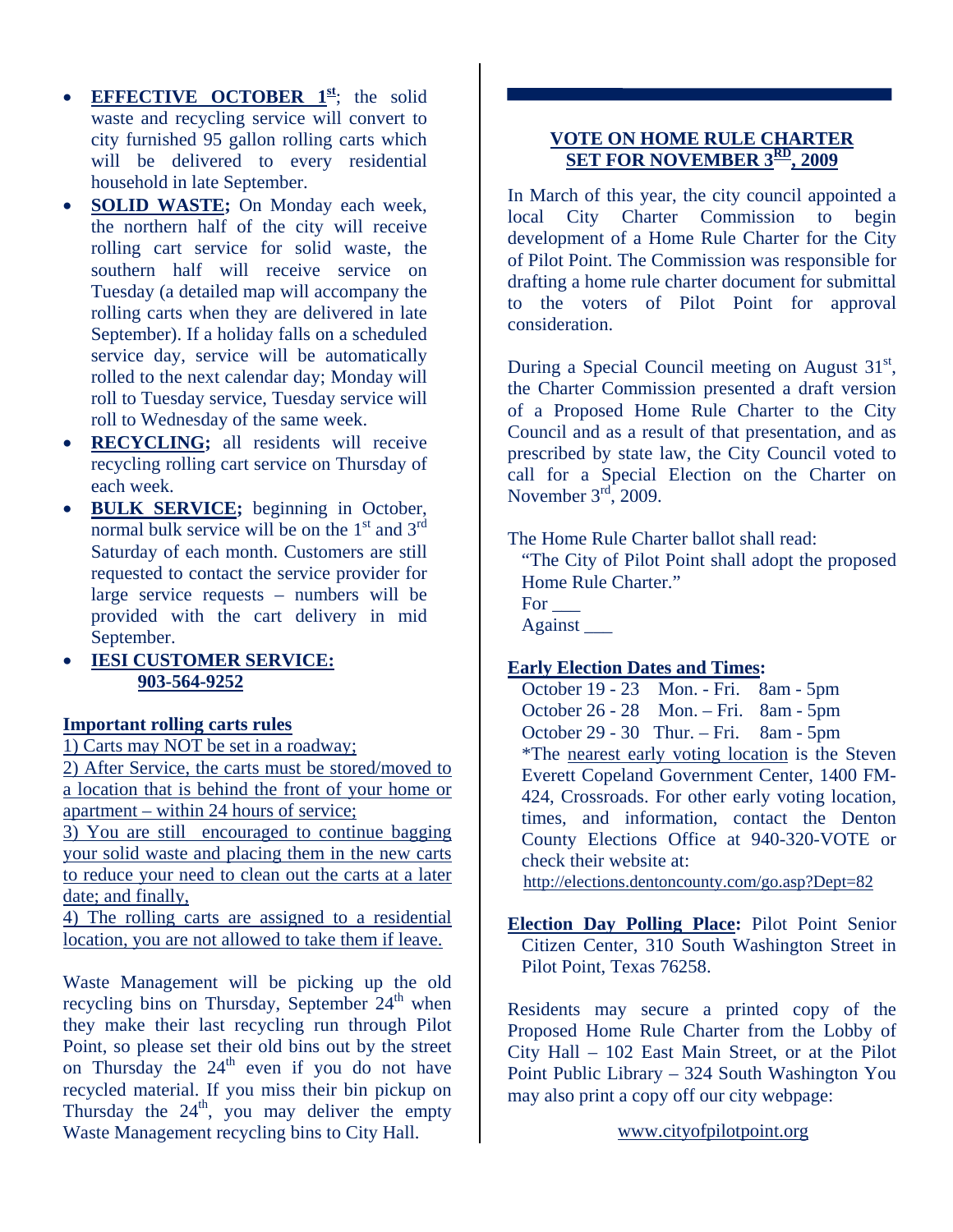#### **CHARTER HIGHLIGHTS**

- Council-Manager form of government, increasing from mayor and five council members to seven members on the City Council (including the mayor).
- Elected mayor would get a regular vote, but no veto power.
- Council shall not receive pay for serving, but may be reimbursed out-of-pocket costs.
- Executive powers remain with the City Council — including the appointment of department heads, city manager, city secretary, city attorney, and all boards.
- City Manager shall serve as the Chief Administrative Officer of the City.
- City Manager must submit a five-year capital improvements plan each year as part of the annual budget submittal.
- Council members must be elected by a majority, not a plurality, and have no term limits.
- Council members can be removed for unexcused absences at three consecutive meetings, or by recall.
- Council member vacancies can be filled by appointment or by election.
- Recalls, initiatives and referendums can be called by a petition of the voters.

## **MONTHLY \$\$ CASH \$\$ DRAWING ON THE SQUARE**

In addition to the Chamber of Commerce program asking residents to spend at least \$20 on the  $20<sup>th</sup>$  of each month in Pilot Point to help support the local economy, the Chamber announced the recent return of the Merchant Gift Drawing on the Square on the 2<sup>nd</sup> Saturday of each month. The first drawing was held on Saturday, September  $12<sup>th</sup>$  and over 250 people were present for the cash drawing on the Square!

**The next drawing will be held Saturday evening at 7:30 PM, October 10th on the Square. Live music will be provided at 8:00 PM by the Scotty Thurman Band and then The Bois D'arcs Band.**

As a reminder, you must visit and qualify at participating stores in town each month. For detailed rules on how to qualify, and a list of the participating business locations, please call the Chamber at 940-686-5385 or by email [chamber.ofcommerce@cebridge.net](mailto:chamber.ofcommerce@cebridge.net)

## **CHAMBER RAFFLE TICKETS ARE AVAILABLE**

Raffle tickets are available from the Chamber of Commerce as a Chamber Fund Raiser!  $1<sup>st</sup>$  prize to be given away will be \$500 cash donated by Northstar Bank and PointBank. The 2<sup>nd</sup> prize is a \$300.00 gift certificate donated by The Purple Door Day Spa. The  $3<sup>rd</sup>$  prize is \$200.00 cash donated by Dr. Rene Scott. The tickets are \$1.00 each or 6 for \$5.00 and you do not have to be present to win.

Proceeds will help support community activities by your local Chamber of Commerce.

\*Please contact the Chamber of Commerce for a list of locations or contacts to purchase tickets by calling (940) 686-5385 or email [chamber.ofcommerce@cebridge.net](mailto:chamber.ofcommerce@cebridge.net)

## **DOWNTOWN PLAQUES, MARKERS, AND WALKING TOUR**

In cooperation with the Pilot Point Main Street Advisory Board and in large part made possible by a donation from Texas - New Mexico Power, the City of Pilot Point recently began installing nearly two dozen historic plaques on historic buildings in the Downtown Historic District. The plaques provide a brief history of that site or building as part of the Downtown Historic Walking Tour Brochure that was also recently developed by the Main Street Advisory Board. Please visit the Square and take the time to read some of the rich history of our buildings located in the National Register of Historic Sites.

Historic Walking Tour maps are available in several business locations on the Square, at City Hall, or at the Chamber of Commerce.